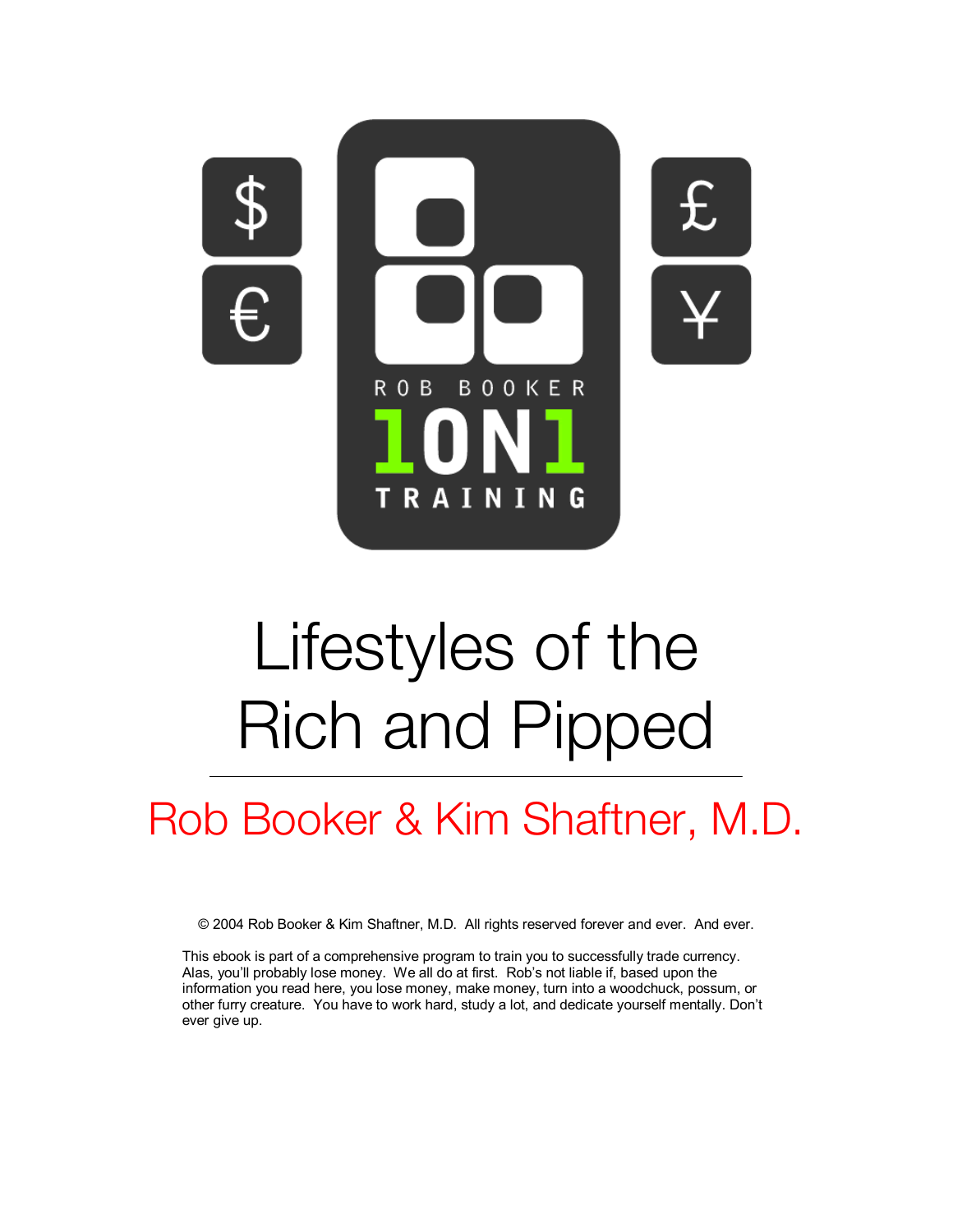

#### **If you don't recognize the picture above, it's clear that you didn't grow up in the 1980's in the United States, or that you have never seen the television show "Lifestyles of the Rich and Famous".**

 Of course, it's ok if you have never seen the show. Here was it's most basic premise: your host, Robin Leach (who was usually yelling at the camera) would lead you around the world and show you the houses of some very rich, and very famous, people. The show gave a voyeuristic view of some savagely wealthy people.

 But you know what? Watching that show never made me a penny. Not one time was I more wealthy, more successful, or even better prepared for success, just because I had watched that show.

 What I really wanted to know – how those people got so rich – was never explained. Of course, I could do that reading and study on my own. And I did. And I still do.

 Today, Kim Shaftner, a medical doctor, a forex trader, and a good friend, is going to help me teach you some of the lessons about how the most successful people (in particular, successful traders) have led their lives to position themselves for profits.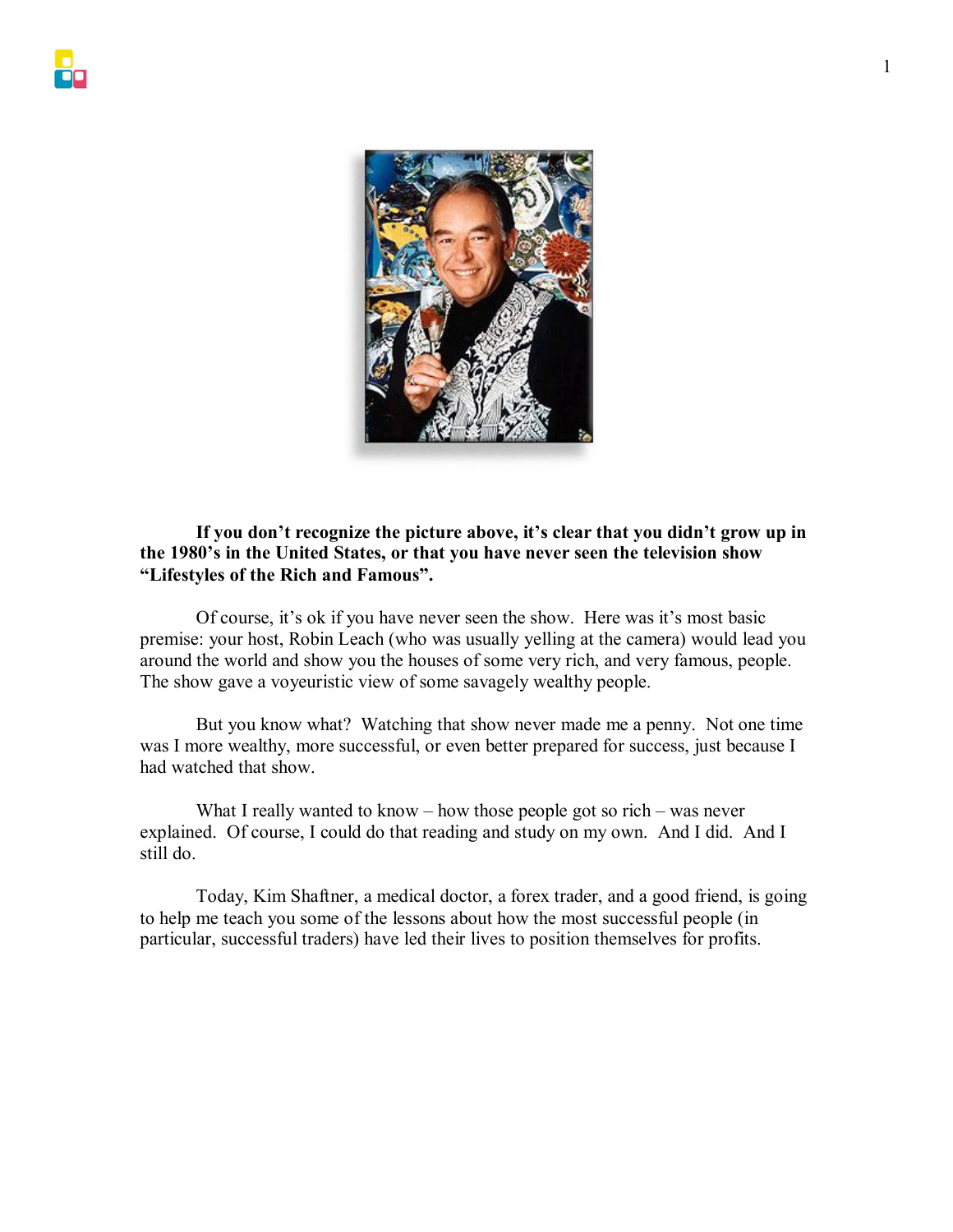## I Dare You to Treat Your Body Like Crap

Go on. We dare you.

Eat whatever you want. Never get enough rest. Load yourself up on a diet of negative thoughts. Do all the stuff you know you should not do.

Now trade.

After treating your body and mind like garbage, are you surprised that you will not be a very good trader? Most traders think of the following when they plan for success:

- 1. The perfect system.
- 2. Great money management principles.
- 3. A lot of money to put in their account.

 But most traders never consider that what they put into their mind and body is going to have an impact on their trading.

Well, we have a message for you:

## What you put into your mind and body has the greatest impact on your success as a trader.

That's right. The single greatest factor to your success is probably something that you have never considered before.

We am not saying that you can have a Saddy Dumpington (awful) trading system. We are not saying that you can have terrible money management rules. But what we are saying is that if you have a terrible lifestyle, then you are VERY likely to create:

Terrible, Saddy Dumpington Trading Systems Stupid Money Management Rules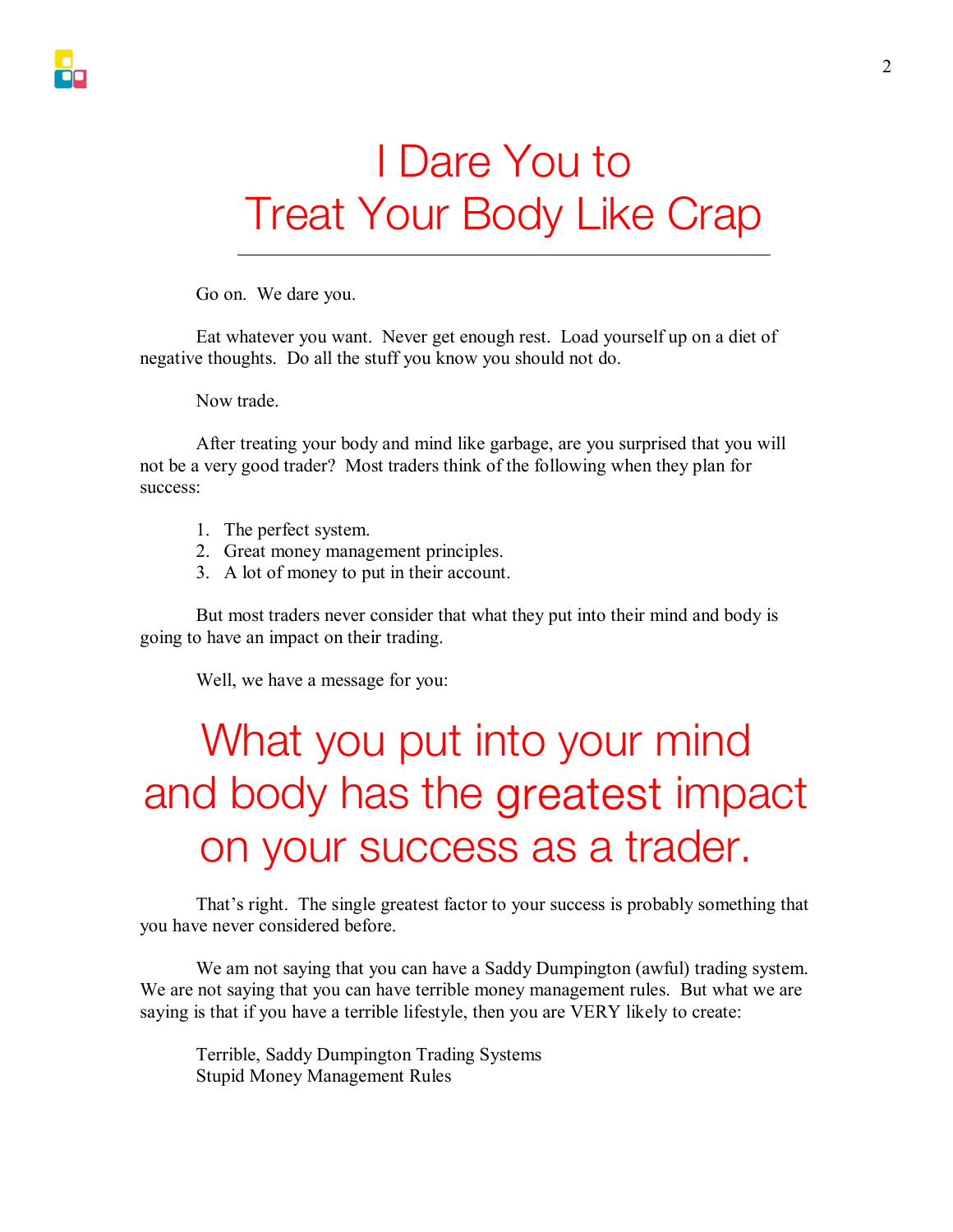And then, in turn, you will be a Saddy Dumpington trader. Here is what you will look like:



That is one major losing bull.

 Ok. Now let's get down to the business of explaining the mind-body-trading connection that exists. We're going to talk about some science and stuff, so hold on tight. We promise that it will be worth it in the end.

## The Supercomputer Between Your Ears

Your brain holds 10 trilliion neurons. A neuron is the functional, "computing," unit of the human brain.

These interconnected neurons are thought to be capable of ONE QUADRILLION operations per second.

### **ONE QUADRILLION = 1,000,000,000,000,000**

That is roughly the amount of hamburgers that McDonald's has sold to Rob's next door neighbor. It is also the number of pips that Kim lost on his first trading account.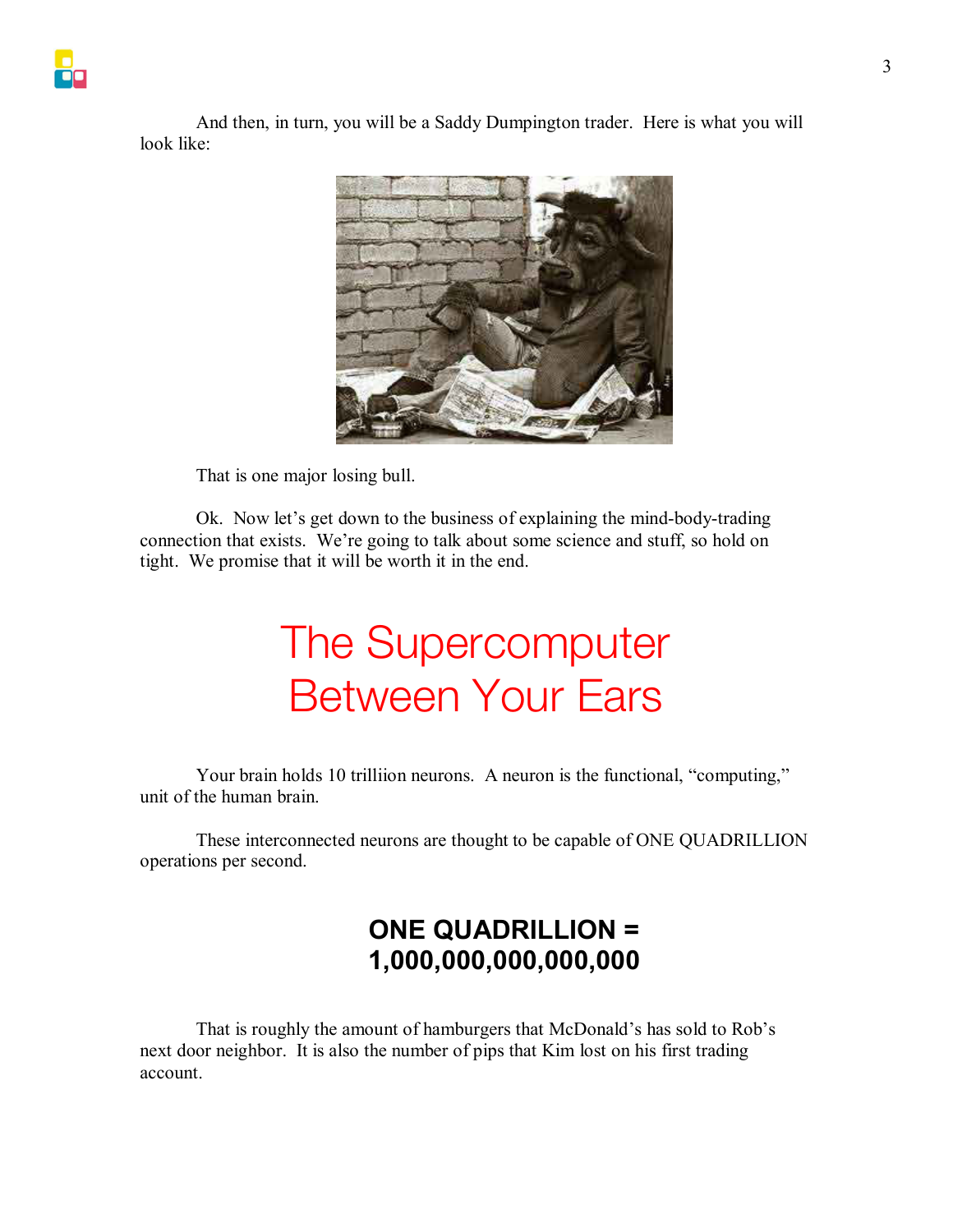This also means that your brain (really, we are not making this up) is probably  $5 \times$  $10(35) - 10$  to the  $35<sup>th</sup>$  power – times more powerful as today's desktop computer running at 4mHz.

Put that in your smoke and pipe it for a second. Think about that. You've got people running around using computers to run a bunch of numbers to find out really good buy and sell trades; when all along, your brain is so much more powerful than the computer in the first place.

While it's possible that one day scientists can create a computer to mimic human thinking accurately, they have not accomplished this yet. If you want to read more about this effort, you can look up books by Jeff Hawkins ("On Intelligence"), or Ray Kurzweil ("The Age of Spiritual Machines").

Read on, and we'll start tying this all together.

## The Supercomputer Between Your Ears, Part 2

Your brain works as the neurons transmit stuff in between themselves. They do this via electrical signals, just like your Pentium 4 processor. They also do this via **chemical signals** – specifically "neurochemical signals".

These neurochemical signals are made up of sweet, delicious chocolate syrup.

Ok, maybe not. But we do want to say that your brain's proper function is HIGHLY dependent on the neurochemical functions. And guess what? Those neurochemicals are working hard (hopefully) every time you test a trading system, plan a trade, take a trade, or build a new indicator. And guess what else?

The neurochemical's ability to function is altered by your lifestyle.

Now we're getting somewhere.

The proper functioning of your brain's neurochemicals, in other words, is dependent upon a balance of a bunch of hormones, proteins, neurotransmitters, and other chemicals (possibly including chocolate syrup).

### **Neurotransmitters**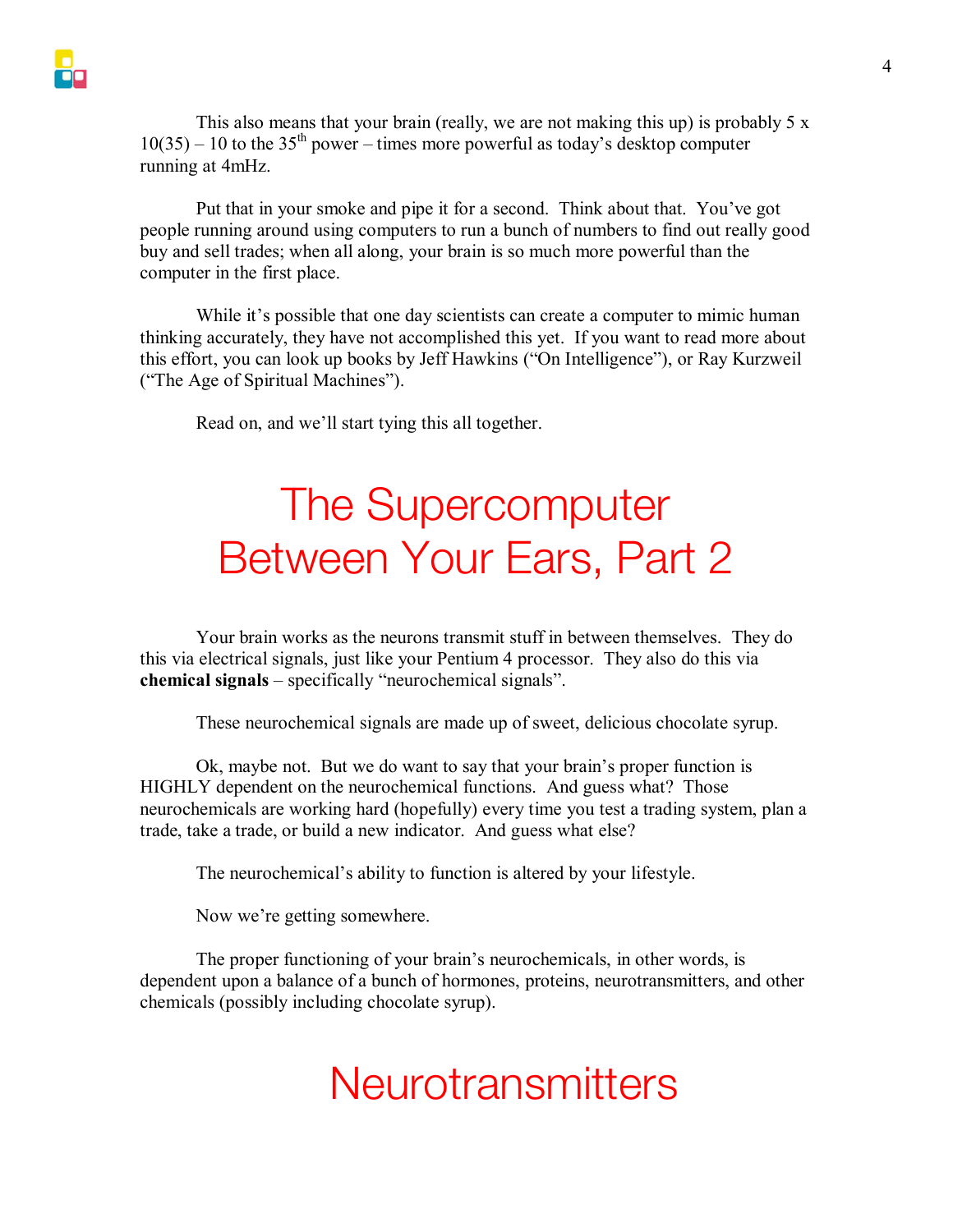Neurotransmitters are perhaps the most important of chemicals that affect your brain's ability to function properly (and take good trades). They are highly important for human emotion, and as you know, emotion plays a huge part in trading, whether we like it or not. Emotion affects both problem solving and learning. Have you ever taken a bad trade and then been so emotional that you have been unable to manage the trade properly?

Now read this:

### **Neuroscientists are increasingly convinced that cognition and emotion**  *are not separate processes*

This belief is beginning to take hold through research that shows that individuals who have lost the connection (through surgery or trauma) between the coginitive and emotional areas of the brain are VERY INEFFECTIVE decision makers.

Thus, we can reflect upon a quote from Dr. Alexander Elder, from Trading for a Living:

### **"Emotional Trading is the Enemy of Success"**

And we can see that Dr. Elder (as smart as he is) missed something.

You can't avoid emotions in trading!

But we can say that the following statement is true. Or at least much more true than Elder's quote:

### **Optimal decision making in trading may be highly dependent on your emotional state.**

Does that make sense? Now we're moving on, and it gets a bit more scientific from here, but please stay with us: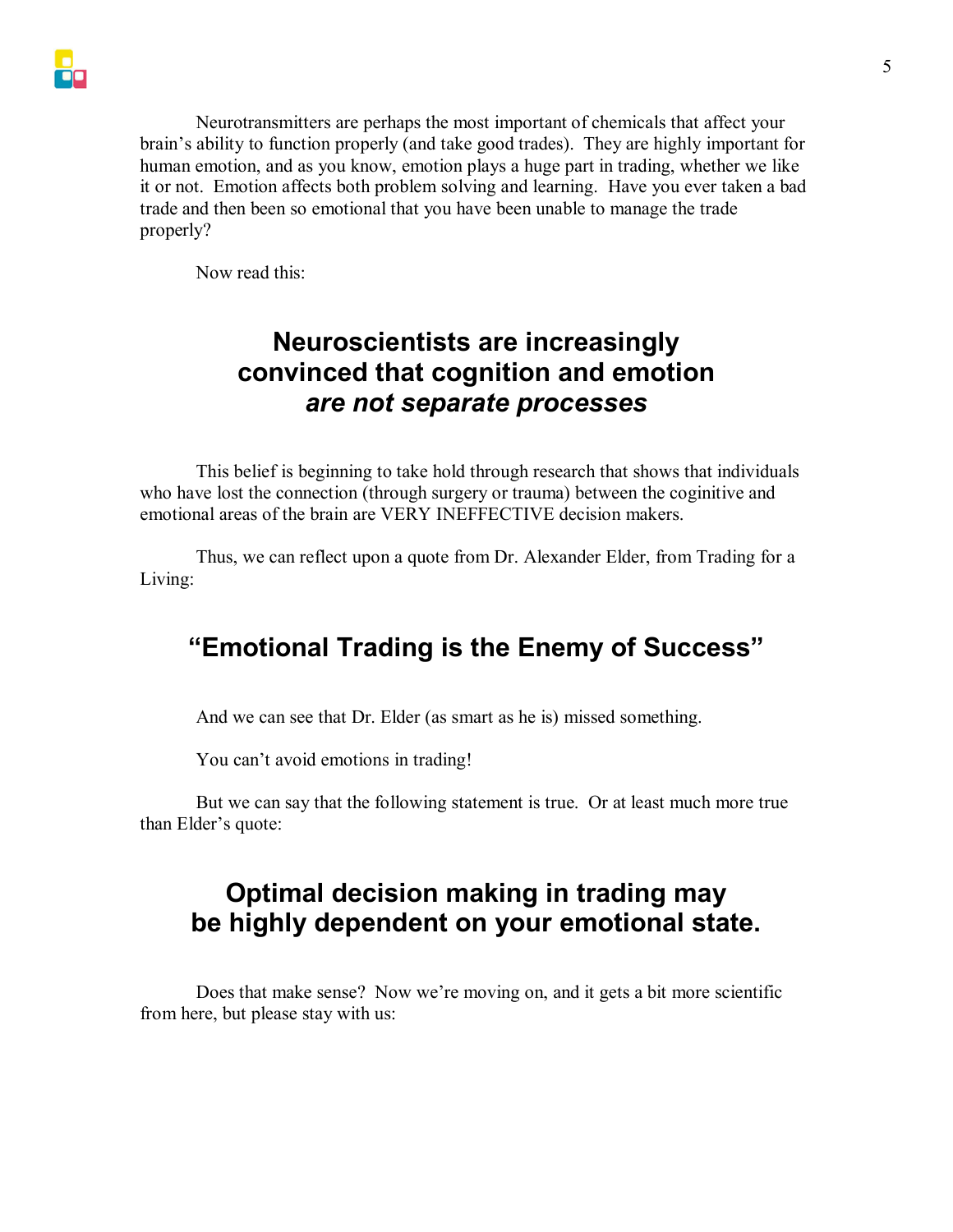## We are about to confuse most of you

But don't give up.

Remember that Neurotransmitters are chemicals.

#### **Two of the best-researched neurochemicals are endorphins and serotonin.**

Endorphins are the body's natural pain killers. They produce a sense of wellbeing. Often, they are produced during and after strenous exercise.

Serotonin:

- 1. Simply put, serotonin is a chemical which optimizes emotional and functional brain health.
- 2. What we know of serotonin comes primarily from studies of serotonin deficiency.
- 3. Depression, eating disorders, anxiety and eating disorders are tightly affected by serotonin levels.

### *There is little doubt that optimizing our body's endorphin and serotonin levels will likewise optimize our cognition, emotions and our trading.*

Wow! So how do we do that?

## 3 Lifestyle Habits Rich and Savagely Pipped-Out Traders

Here are 4 things you can do right now to increase your brain's supply and use of the good neurotransmitters – and thus increase your good trades. We promise.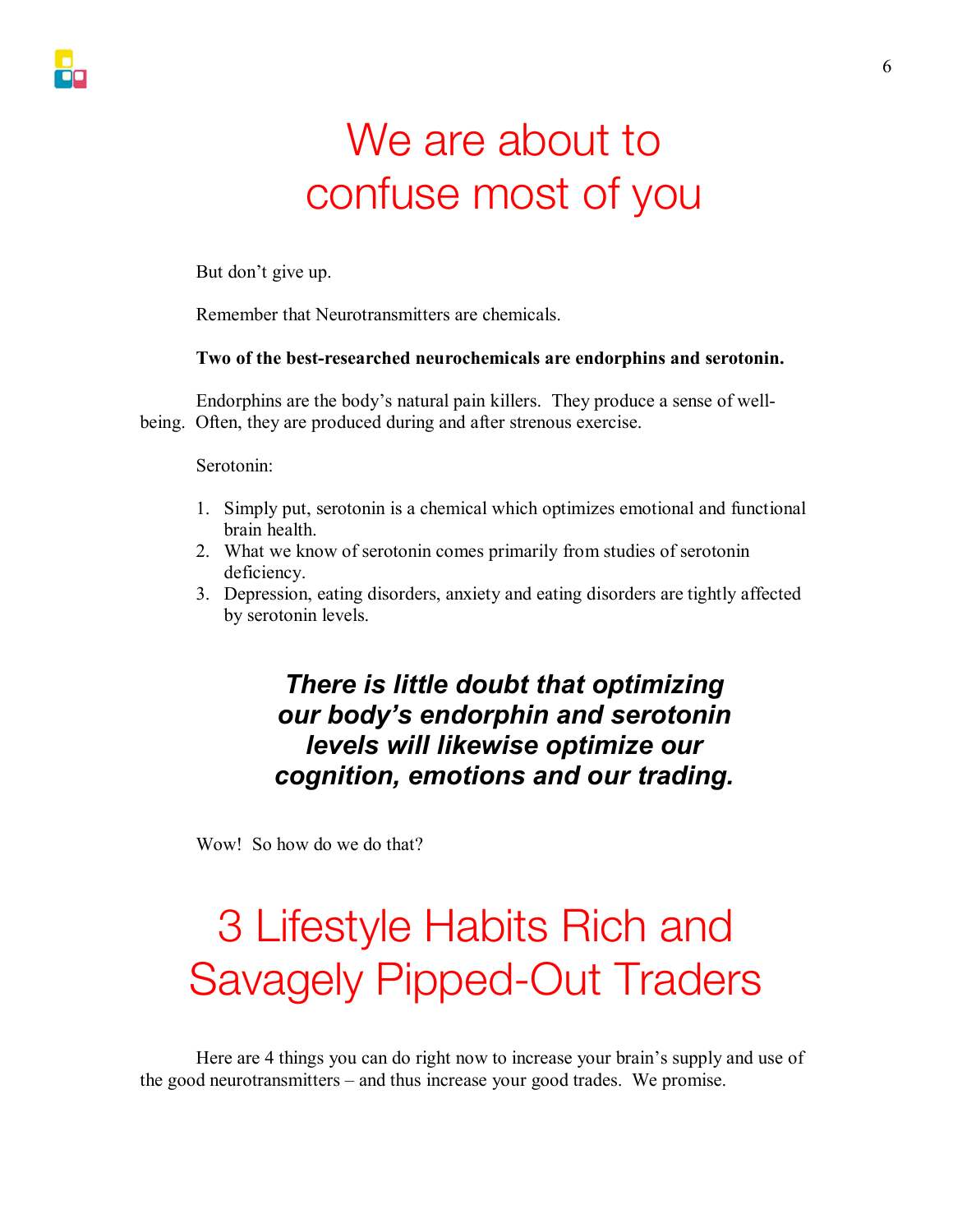#### **What doesn't work**

- 1. Most of us would like to simply take a "smart pill" in the morning and be done with it.
- 2. However, despite the claims of multiple Web hucksters, no scientificallyvalidated brain booster/cerebral enhancer exists.
- 3. You cannot take oral endorphins by mouth—they would be destroyed by stomach acid and enzymes.
- 4. Likewise, oral serotonin is not available and would probably get digested as well (*tryptophan* may be useful--read on).

#### **What does work?**

Much of our information on cognition and decision-making comes from deficiency states (in summary, your mother was right).

#### 1. Proper sleep

- a. Inadequate sleep can negatively affect glucose regulation, blood pressure, and growth hormone.
- b. Also associated with memory and cognitive disturbances, especially affecting complex decision-making.
- c. The National Sleep Foundation found that healthy adults who had gone 19 hours without sleep tested significantly worse on performance/alertness than those with a blood alcohol level of 0.08% (legal intoxication level in most states).
- 2. Exercise
	- a. Strenuous exercise provokes bodily release of several beneficial natural chemicals, including serotonin and endorphins.
	- b. Studies presented at a recent San Diego Society for Neuroscience indicate that young healthy individuals who began a running program scored consistently higher on intellectual tests.
	- c. Reinforced by a study at Duke University which demonstrated "significant improvement in memory and other mental skills" in a study group of seniors.
	- d. Laboratory of Neurosciences researchers at the National Institutes of Health have indicated that exercise can increase the brain's resistance to neurodegeneration.
	- e. Animal studies from several laboratories strongly suggest that exercise enhances neurogenesis, the process of "growing" new brain cells. You are going to need all the brain cells you can get if you want to trade profitably.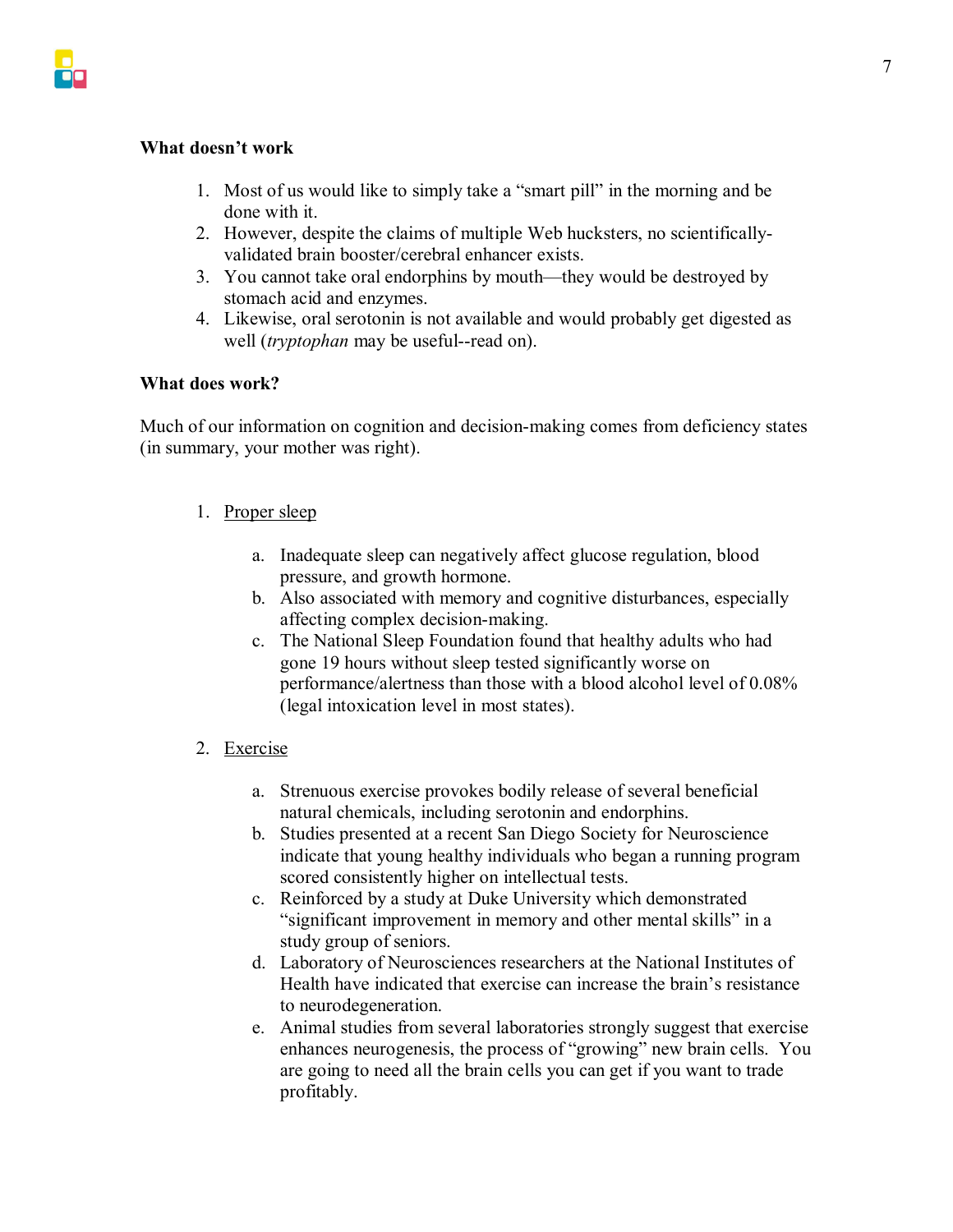

- 3. Proper diet
	- a. Diets rich in simple sugars and starches produce enhanced absorption of serotonin precursors as well as bodily insulin production; this produces a transient "sugar high" in many people and can lead to cyclical craving/bingeing.
	- b. NIH researchers have also described neuroprotective states based upon caloric restriction, "which can increase the resistance of neurons to dysfunction and death (in several disease models)."
	- c. A 2003 paper in the journal Neuropsychopharmacology reported that depletion of tryptophan (a critical dietary precursor to serotonin) in healthy volunteers resulted in a negative alteration of their decisionmaking skills.
	- d. A 2004 animal study from Cambridge (UK) also suggests that impulsivity is increased with lower levels of brain serotonin.

Did you read that? Impulsive trades can be tied back to low levels of serotonin.

### *Your Mom was right: Get your sleep, eat right, and exercise. And brush your teeth.*

Can we increase our brain serotonin levels? Probably…if the level is low.

- 1. Methods for increasing serotonin
	- a. High glucose/starch loads will provide a transient increase but are not recommended.
	- b. Strenuous exercise. Get out and go walking! Running! Get your lungs and muscles working!
	- c. Sunlight (or full-spectrum indoor lighting) increases brain serotonin levels (this explains why many develop seasonal affective disorder [SADD] during winter months).
	- d. Appropriate balanced diet will provide nutritional support for the body to synthesize all necessary neurotransmitters.
	- e. Oral tryptophan (a serotonin precursor) with a multivitamin may be of use (see below).

For an excellent brief on serotonin and tryptophan, visit this Web site:

#### **http://www.goaskalice.columbia.edu/0515.html.**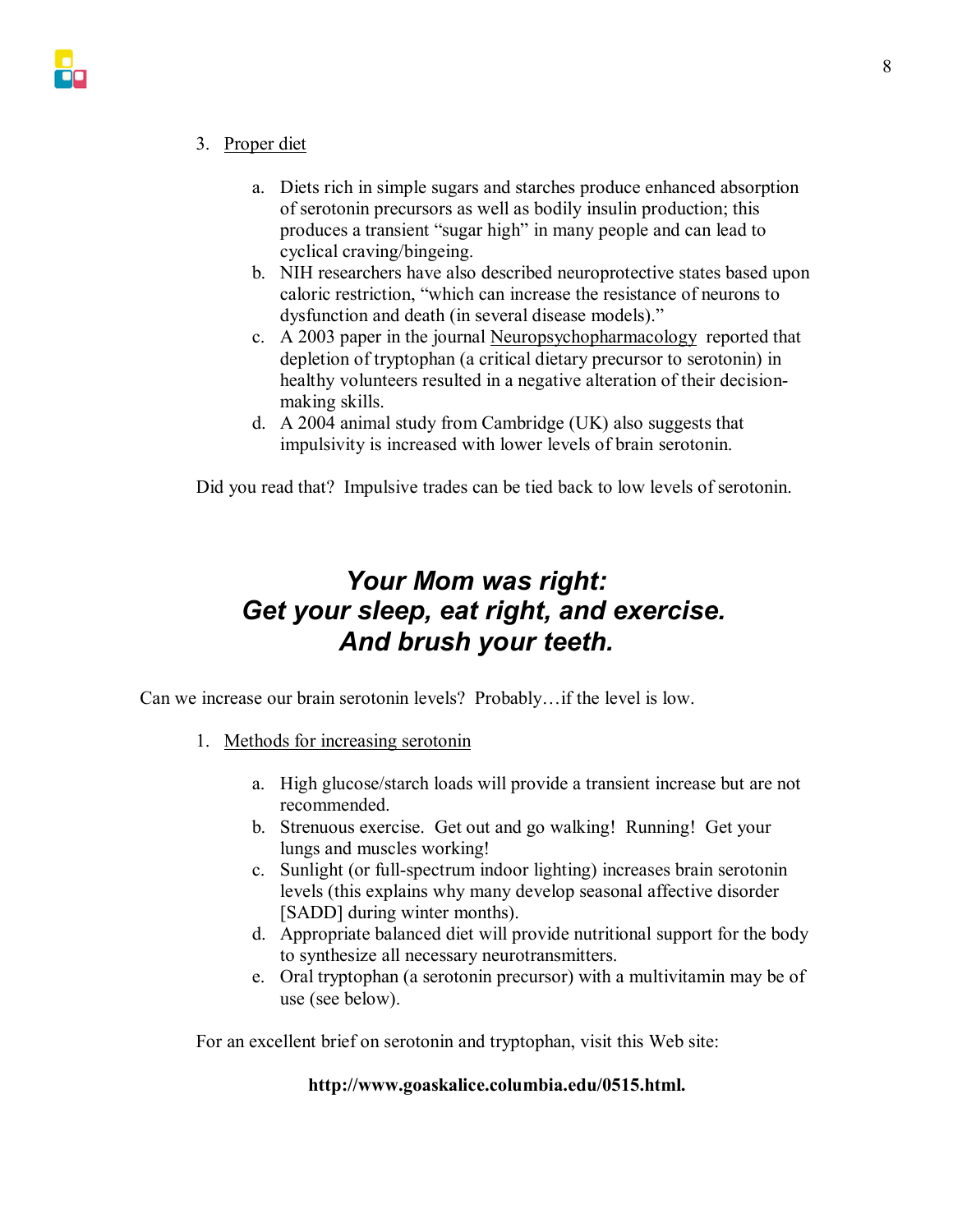### **Conclusion**

Most of you want to know about systems. This is normal. Most of us want to find the answer to profitable trading in someone's new "system". But the system that matters most is your body and mind. We promise this.

This can be you, as a trader, if you do some really simple things:



You need to eat better. You need to get more sleep. You cannot expect to be a great trader in the long term if you harm your body and mind.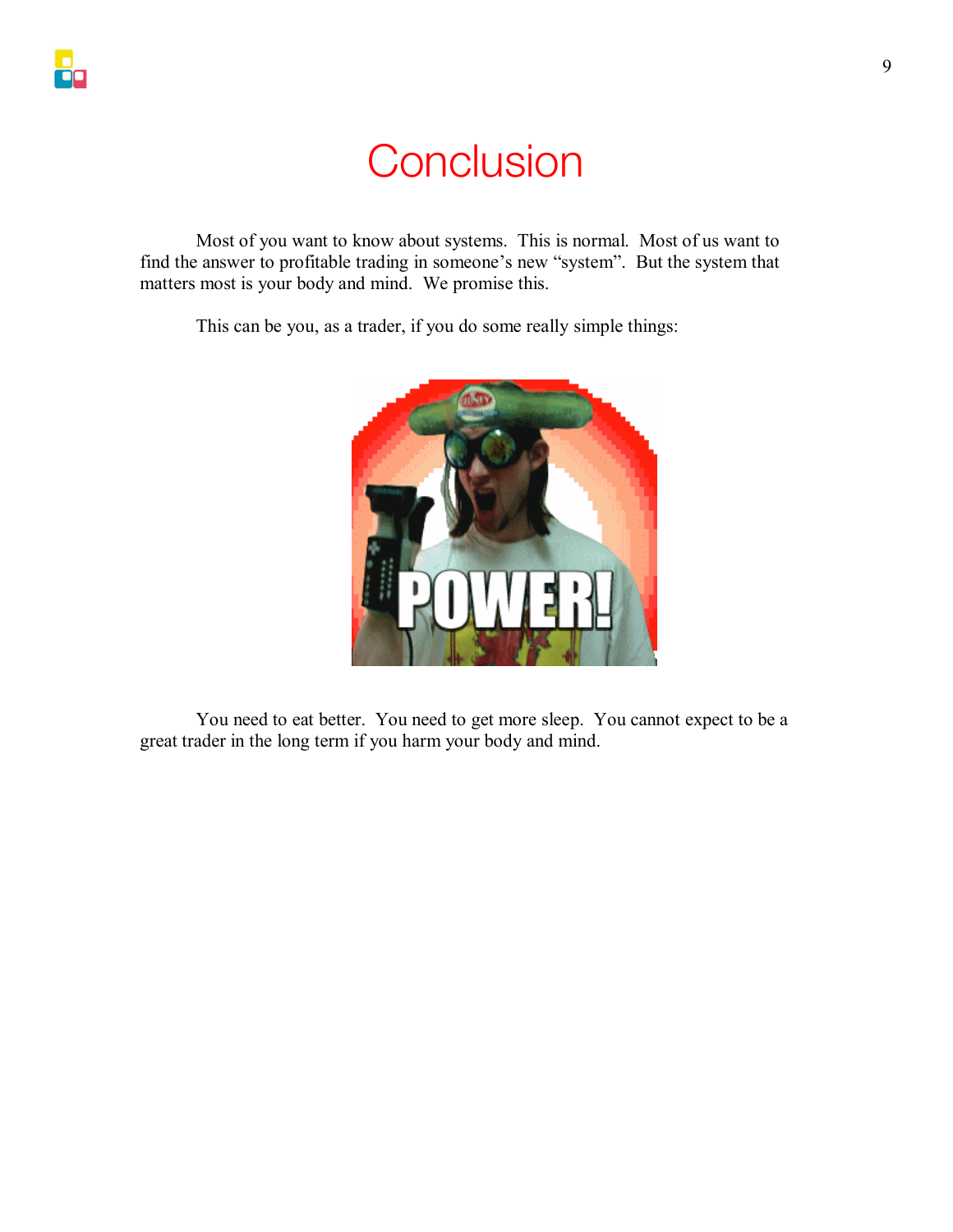

**Dr. Kim Shafter:** A prominent middle-age doctor. Throughout the novel, he is physically described as both tall and handsome. He is also extremely wealth, having a fortune well over two million dollars in 19th century money (a significant sum). By all that know him, he is described as well respected and proper. This, however, was a not always true, as throughout the novel we subtly witness his hypocritical behavior, something that Stevenson claimed was Jekyll<sup>1</sup>s fatal flaw. The doctor belief that within each human being there exists two countering forces, good and evil, leads to his experiments that try to separate the two. This, however, was not done merely for scientific reasons, but also because he enjoyed escaping the confines of the respectable guise of Dr. Jekyll. In the book, his voice is only heard in the concluding chapter, only after being described through the lens of Utterson, Lanyon, Poole, and Enfield.

Oh, wait. That's Dr. Jekyll. The real Dr. Kim Shaftner was born in Ohio in 1954 at a very early age. Graduated from Wittenberg University and the Ohio State University College of Medicine. Postgraduate training in the US Navy and Duke University. In practice for 25 years, recently retired. Now trading.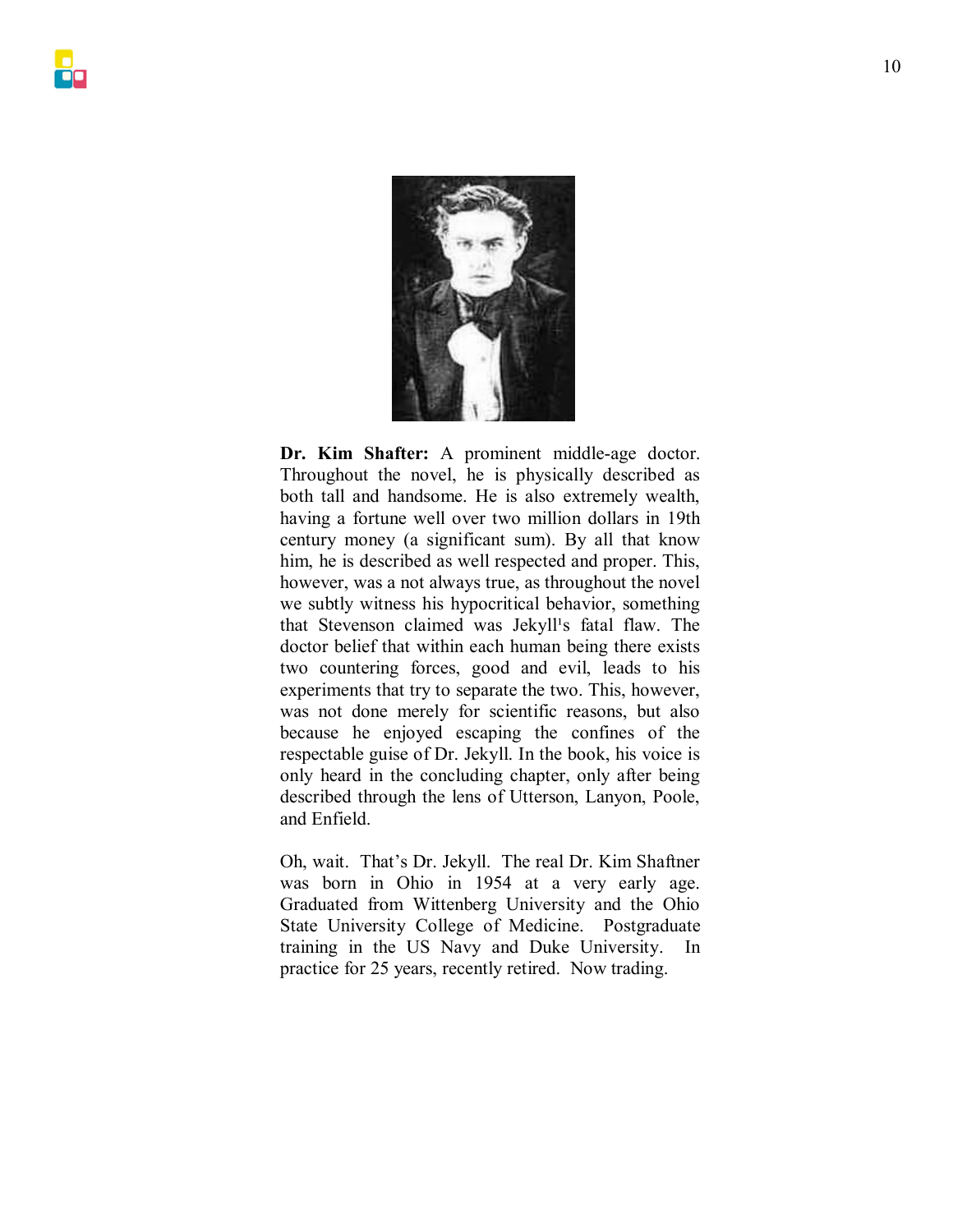

**Rob Booker:** A small, deformed, disgusting young man (much younger, although we are not certain of precise numbers, than Dr. Jekyll) that is devoid of an apparent profession. Despite the many descriptions of the horror that Rob invokes (by Lanyon, Utterson, and Enfield), we are never told precisely why or what features are so disgusting to observers. He is often compared to animals, implying that he is not a fully evolved human being. Despite these horrific descriptions, Rob is generally civilized in his interactions with others, most notably Utterson and Lanyon. Dr. Jekyll describes Rob as "pure evil," and he menaces society at night, trampling a girl in the street and murdering Sir Danvers Carew.

Oh, wait. That's Mr. Hyde. Next page.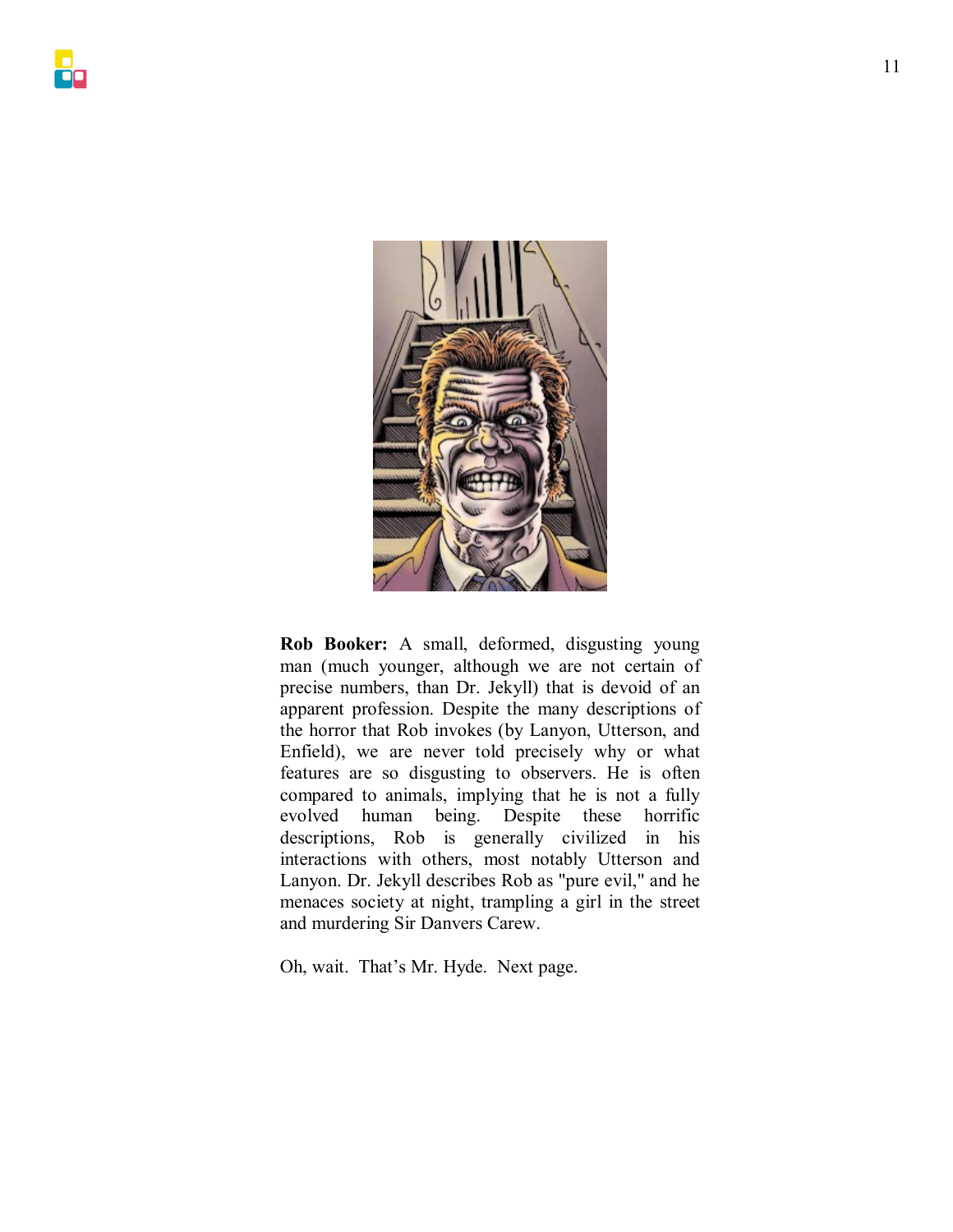

### **About Me**

I trade for a living. There is no better way to make a living. Well, maybe being the Emporer of Rome would have been nice, but that job is no longer available.

I also train others to trade for a living. I have worked with traders on nearly every continent, in nearly every country that we learn about in school. In 2006, I'm conducting live training in Rome, Dubai, Las Vegas, Florida, and maybe Australia. If you want to come, I'd love to meet you.

At my Web site (http://www.robbooker.com) there is a lot of free stuff for traders. If there's any way that I can help you, from training, to building a system, to just answering questions, let me know. I answer every email I receive. It might take me a few days, but I really try. As much of what I can offer, I offer for free. Some of my services cost money. I hope to hear from you.

Rob Booker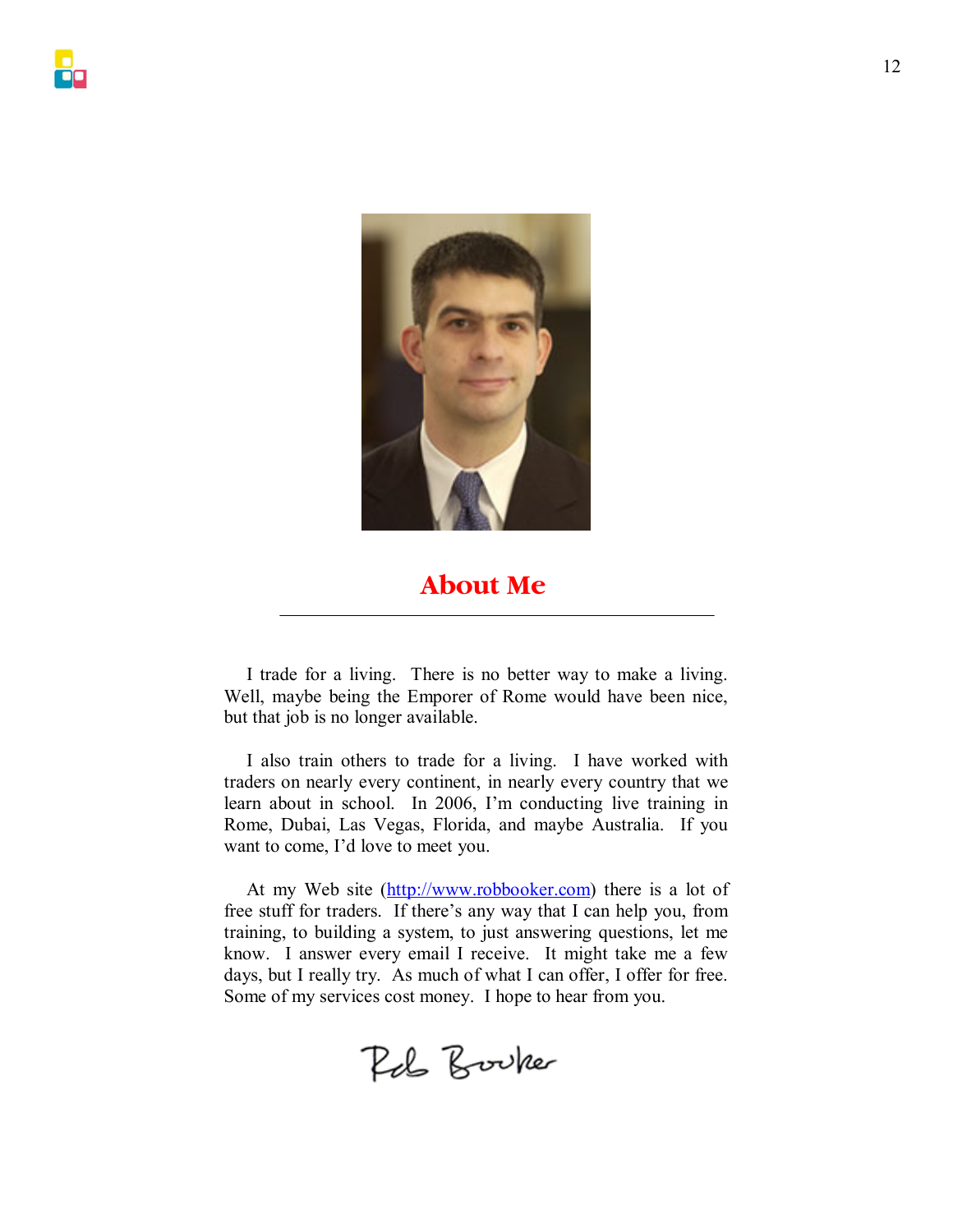

## Q & A from FXStreet.com

Q: Fundemental or Technical? Which has more value.

A: Neither. Both are really good. There are three types of traders. Technical, Fundamental, and Order Flow traders. Order flow traders work on wall street where they can get information about big orders, big stops, and options contracts. It is nearly impossible for smaller traders to trade from order flow information, because you just can't get the information that you need. When you choose between Technical and Fundamental, you don't have to choose only one exclusively, but it is important to at least focus on one primarily. Both Tech and Fund trading can be rule based, which is good.

*nhrycun*

Q: what is neroscience trading

A: Here is a good link to read about neural networks as they relate to developing trading systems: http://www.jurikres.com/down/nnprimer.txt. You have to keep in mind that neural networks might be the newest fad, but it is by no means the holy grail or whatever.

*mathewjohn2*

Q: Can you suggest a system that is more "long Term" trading ?

A: Sure. Try using the weekly and monthly charts and draw long term support and resistance. Buy breaks of resistance or failures to break support. Sell breaks of support or failures to break resistance. Or use fundamental analysis and buy currencies with high interest rates (or ascending rates) and sell currencies with low interest rates (or descending rates). The latter trade is called a carry trade and is done by major hedge funds all the time. I also teach other long term methods in the web training that I do, and in the live seminars that I do.

*andyperry* 

Q: I understand most traders who do not have a trading strategy end up making a loss. Can one trade for a living succesfully trading the forex market and if so can you make some suggestions.

A: Happy to make some suggestions. First, never trade with real money until you have a tested system. Never, never, never trade with real money until you have done backtesting on at least a year of data manually (going back candle by candle), and have tested the system in a live market with demo trades for at least 20-50 trades. Once you do that testing and come out positive, you have a reasonable expectation of positive results. Testing is the most important way you can spend your time at the beginning.

*gden*

Q: name names! Who are the scam artists of the forex "training" community, and who are the straight shooters?

Which brokers do you recommend?

What are your favorite indicators?

How do you prepare to enter a trade?

Do you use signal generating software like radarfx or forex made sleazy?

A: The scam artists include Bob Denver, who doesn't know anything about forex trading (http://www.affirmation.org/images/humor/separated/bob\_denver.jpg), as well as Jane Fonda (http://adorocinema.cidadeinternet.com.br/personalidades/atores/jane-fonda/jane-fonda01.jpg). Neither of them has ever helped anyone make good trades. It is a shame that they ever tried. Honestly, I don't know who the scam artists are. I recommend GFT, you can contact my friend Wes Newman there at wnewman@gftforex.com. Oanda has good spreads, too. My favorite indicator has always been the moving average, and in particular the 62 Exponential Moving Average, which acts as a dynamic level of support and resistance. I also love support and resistance trading.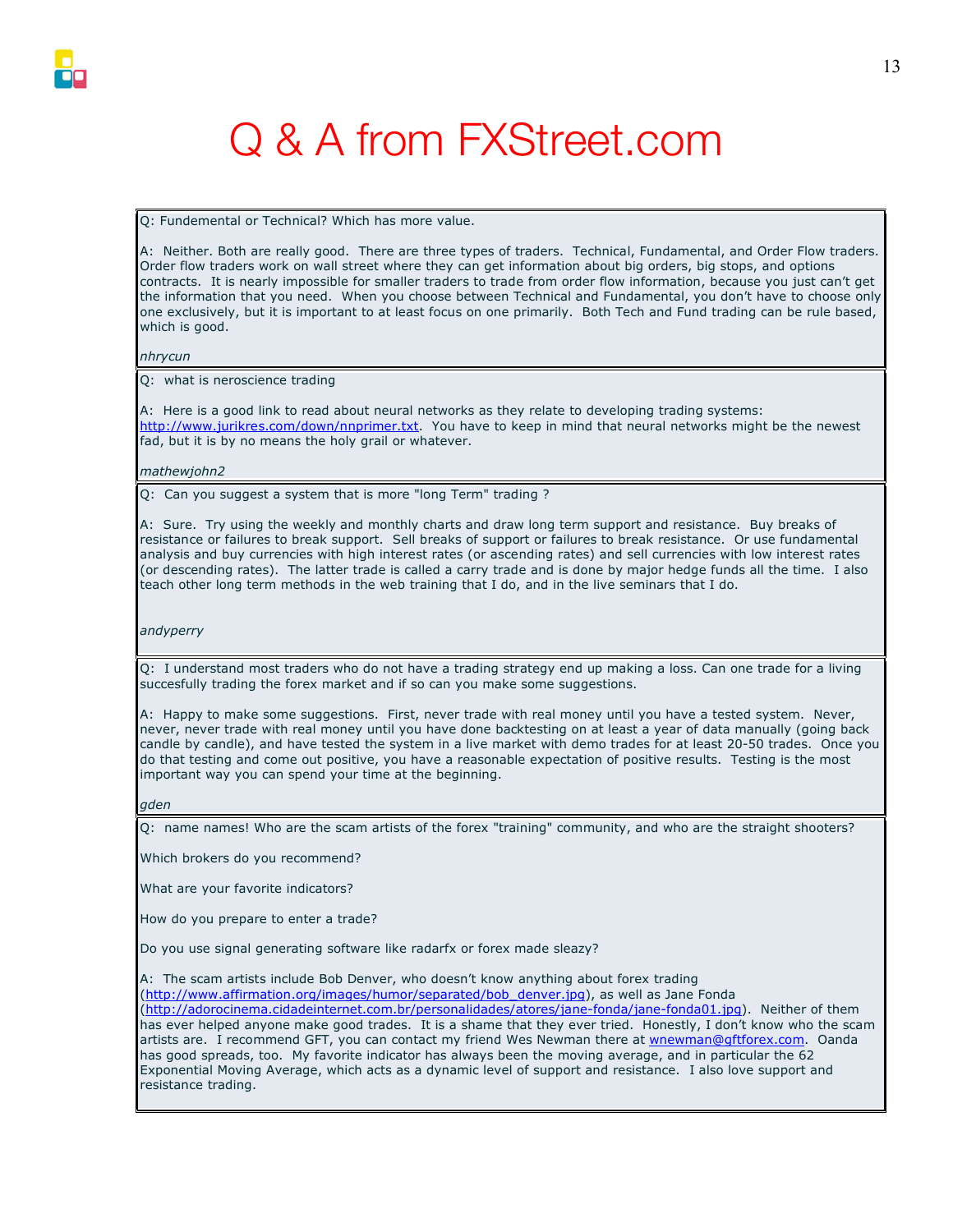I spend 2-3 hours every evening planning my next day trades. I draw support and resistance, pivot points before a big news day, my moving averages, and I plan out trades based on breaks or failures to break support and resistance. I do not use signal generating software.

#### *sashby*

Q: 1.) In a sideways or range bound trend (when the trend has a hard time finding direction), other than moving averages what other methods do the Pro´s use to make money? Can Bollinger Bands be helpful along with the moving averages?

A: The Bollinger Bands can be helpful. But I use support and resistance. In a sideways market, the major currency pairs generally create excellent support / resistance zones (channels, triangles, breadtangles, octogons, I don't know) in which you can trade back and forth each time the pair hits support or resistance.

Q: 2.) When Trading around the opening of the London Market, it seems that the Asian market can cause "strange" things to happen, is this happening, and what should you do to handle this?

A: Often the Asian market will cause strange things to happen. Usually it's that no Asian traders are trading. If you find that a certain time of day is very hard to trade in, when "strange" things are happening, then it is best to not trade during that time. I am not sure what you mean by strange. But I found this picture, and it's strange:

http://library.loganutah.org/library/linfo2/pictures/Mvc-0023f.jpg

#### *mdaley@*

Q: How many months did it take you to develop the discipline to trade successfully on a consistent basis?

What are some of the world´s top trade advice services for individual short-term or long-term traders? I use FX Trend Traders and I really like them.

Do you feel that it´s possible to completely automate one´s trading activities in terms of pre-setting entry orders with set limits/stops, or will it aways be necessary to closely monitor trades as the are happening?

What are your top news sources? Do you find that news sources often distract you for your trading plans?

A: It took me 12 months. I don't know any top services. If you like FX Trend Traders, that sounds great! I don't know anything about them. I think it is possible, yes, to set trades and walk away. I like to read the Wall Street Journal, Financial Times, Forexnews.com, Bear Stearns' currency strategy, John Mauldin's Frontline newsletter, and a variety of sources every week. I read them objectively – I don't make trades based on a news article. But I try to stay informed.

#### *toby@*

Q: what will he recommed as excersise to rpepare the mind before going to trade in fron of a computer

A: I recommend that you plan your trades farther in advance, so that you don't go to the computer, sit down, and start making trades. It is much better to go to the computer to PLAN, not to trade. Plan during the quiet market hours, asking yourself the following questions: when would I go long? Short? Why? How many pips? What stop? And so forth.

#### *ramosj74*

Q: when you buy or sell (in other word when you trade) and you get profit from this trade ... the question is this profit is the loss for anthors person that traded and had loss? i mean your prfit is the loss for other trader????????

A: No, generally this is a profit or loss for your forex dealer. Most traders are trading such small lot sizes that their dealer cannot link their trade to another person. So your dealer takes the other side of the trade for you.

#### *iead82alomari*

Q: Playing breakouts; much better in Rangebound market or Trending market "taking 4 hours charts"? playing breakouts how to avoid selling at the dips and buying at the peak. Many Thanks.

A: The longer the time frame that you use, the more pips you can go for. To avoid buying at the high or selling at the low, you need to become skilled at drawing support and resistance, and then waiting for a clear break and close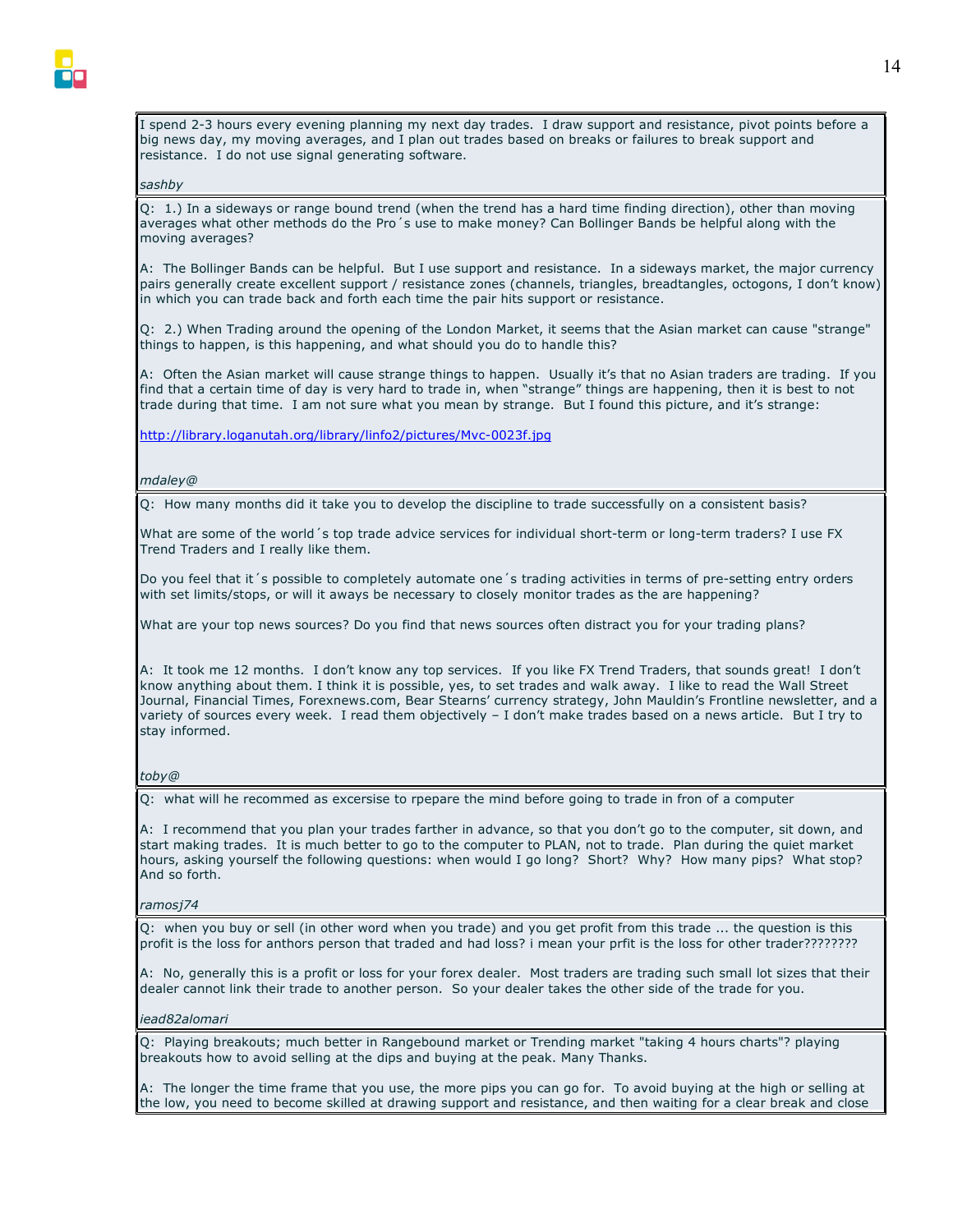

#### above or below that support or resistance.

#### *loan\_4\_you*

Q: Having just begun currency trading, how do you overcome the initial challenge of developing a strategy to make consistent profits?

A: Robb, you have to test, test, test, and test again. Set aside 2-3 months of your life for testing before you ever open a live account or trade with real money. Test extensively. Test until your eyeballs fall out. http://www.biliousfrog.co.uk/images/content/eyeballs.jpg

#### *robb\_gaglian*

Q: Why am I getting stressed even though I am making good trades?

A: (from Kim) Every individual has a trigger level for individual stressors. Some may experience anxiety at the mere thought of their mother-in-law's visit; others only if a train is bearing down upon them. Stress in and of itself is not always negative--it is part of the physiology of fight/flight and survival. The biochemistry of the reaction involves adrenaline (epinephrine) and other hormones. I think Rob will agree that most traders, especially at the outset, experience a sensation of stress--especially when we have an open trade. There is no doubt that it will attenuate over time, but the point we are making here is that an appropriate lifestyle will speed the process. If there is stress away from the trade station, it will only be worse when you are trading.

#### *koudigor*

Q: Can ypu give some basics in keeping the fear of losing in control?

A: Sure. Plan your trades far in advance of taking them. If you sit down in front of the computer and just start trading, you are sure to lose control at some point. Plan ahead of time, when you are level-headed and can think clearly about the market.

#### *pdschleder*

Q: Hi Rob, granted that I recognize you as a successful trader (which is no small feat in it´s self). How do you rate yourself among the greatest of traders in the world?? top 10, top 100, top 1000 or does it really matter as long as one stays out of the unsuccessful 95% who do not make it as traders.

A: I am able to trade for a living, which is the only measurement that matters to me. I am absolutely positive that I do not rank that high. There are a lot of awesome traders on Wall Street that we never hear about.

#### *davecarte*

Q: dga fg fiegfgiuew giuwe igfhiu iwehriu hifh ihfiwh i fiw fuiwbf kdvbc bjfgeuqh fhiuehiefho

A: Yes, following the trend is very important. Now take that cotton out of your mouth.

#### *faisal256*

Q: 1) How many years does it take to become a proffesional trader? (I mean of course not to jump ahead thinking that you know everything)

A: Depends on who you are, how disciplined you can be, what your system is. You can speed up the process by testing, testing, testing, before you take live trades.

Q: 2) What is the difference between a simulated account and the real trades? Can somebody be a successful "demo trader" and yet fail when trading with real money?

A: There is not much difference in execution or performance of the actual trading platform, usually. Of course, you can be less successful trading real money, because it's possible to let your emotions get the best of you when trading real money. That is why testing is so important.

Q: Do you feel different when you trade your own capital versus other people money?

A: Yes. I am willing to take more risks with my own money.

*31071981@mymail.ro*

Q: I have had a severe case of pip on the brain for 2 years. Is there a surgery procedure to help with my condition?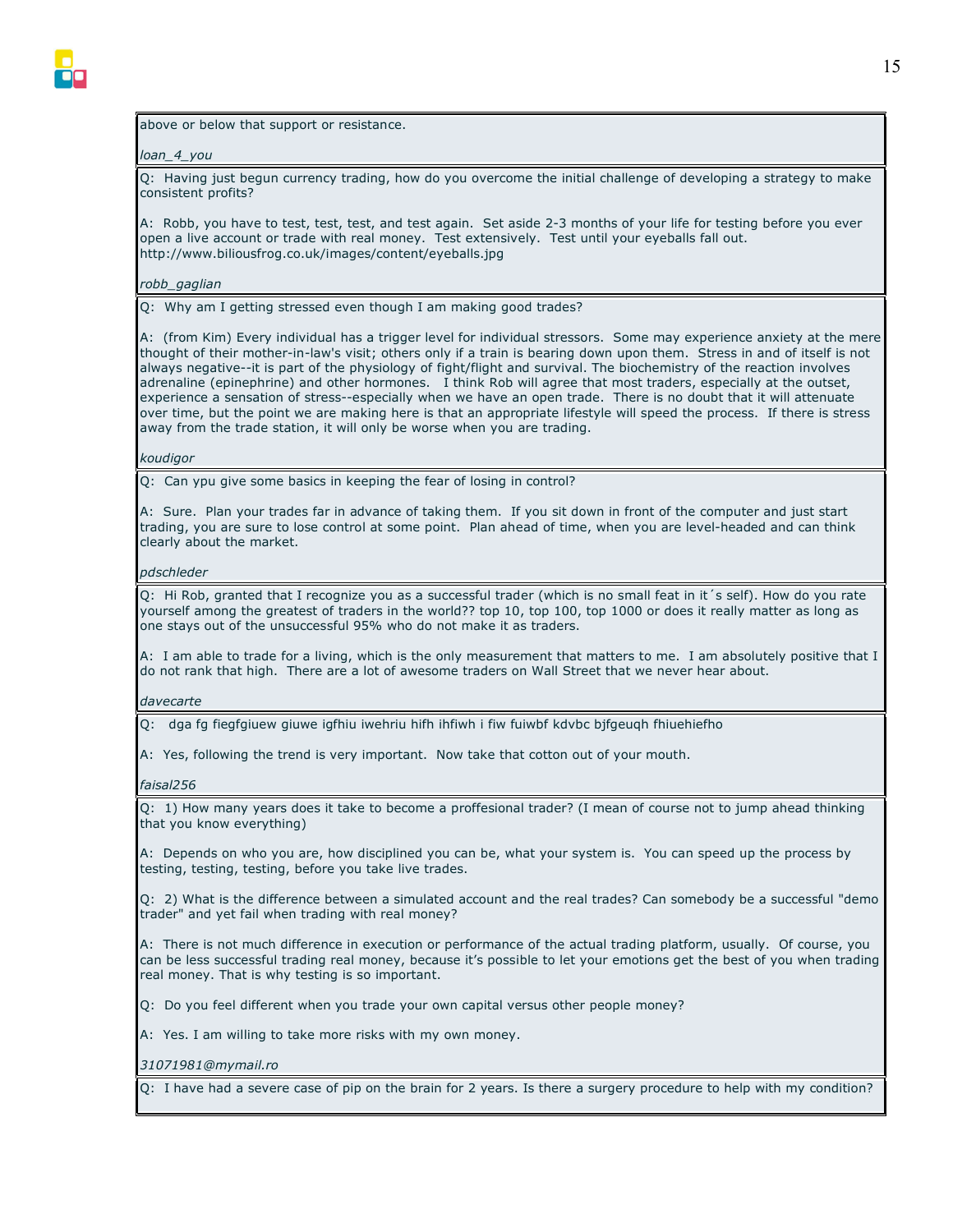#### A: There is a great doctor I would like to refer you to:

*http://drphil.com/shows/show/110/*

 *maxfx9@gmail.com*

Q: Well, what about mayonnaise, and why is it so difficult to spell?

A: When you trade from the long term charts, one thing that you are going to have to remember is that your stops are going to be placed a lot further away than you place them in a short term trade. That is hard for a lot of traders to handle – and the answer is to trade smaller lot sizes, so that you are not risking more of your trading capital.

*kkshafman@aol.com*

Rob/Kim,

Q: Do you think that positive thinking and subconscious affirmations such as those defined in "Dyna-Psych" popularised in "The Lazy Man´s way to Riches" by Joe Karbo can help traders achieve their full potential ? If so, which is the best affirmation technique to use.

A: (from Kim) I am not familiar with "The Lazy Man's Way to Riches," but in my experience that seems like an oxymoron. There is perhaps a place for positive thinking and self-affirmation but some employ these techniques to the exclusion of preparation, logic and honest self-assessment. There is a delicate balance in trading between confidence and humility...perhaps Rob would have an opinion.

(from Rob) I believe that you should do whatever you feel will help you become successful. But you have to prepare. You have to plan, test, test, test. No positive affirmation will ever take the place of testing.

Cheers

Mike

#### *echelon*

Q: What is a good way to figure out if a support / resistance line will hold ? Any good pre indicators that would give an idea that it will break or hold ?

A: Time of day is one consideration. If it's 3pm Eastern Time, it is unlilkely that a line will break. Was there a big news report? That is more likely to cause a break. I always presume that a line will hold. Remember, if you trade the bounce off s/r, you can keep your stop really tight, and you can maximize your gains.

#### *rob\_houston\_westside*

Q: Is mechanical best ? If so should mechanical systems /stratergies always incorporate candlestick formations as confirmation to enter a trade ?

A: The debate about mechanical / discretionary trading has been going on for a long time. I prefer discretionary trading, but I have used mechanical systems in the past. I do not believe it is necessary to add candlestick formations into every system.

#### *scottcrandon@*

Q: Bob, your 10 pips strategy sounds great but how can one be successful with a 3:1 risk reward? If one trade goes bad, it takes 3 profitable trades just to break even. Does this work with a mini account or just straight up standard?

A: From Bob: aside from doing commercials for Quizno's, I am an awesome trader (http://seattlepi.nwsource.com/dayart/20050117/baby\_bob.jpg), so I will answer this one. When Rob says that he goes for 10 pips, he means that he starts off with a goal of 10 pips. Then he can move his stop to break even and go for more. Over time, the average gain will be larger than the average loss.

#### *tesasefa*

Q: which is the best? trading more than one currency or just one currency? and why? What periods should be the best use in moving average? 14 and 5 or 20 and 5? Which time periode should be the best to enter market with the most profitable more than 70 %?

A: No time period is better than any other. No time period can make you profitable. I like the 62 Exponential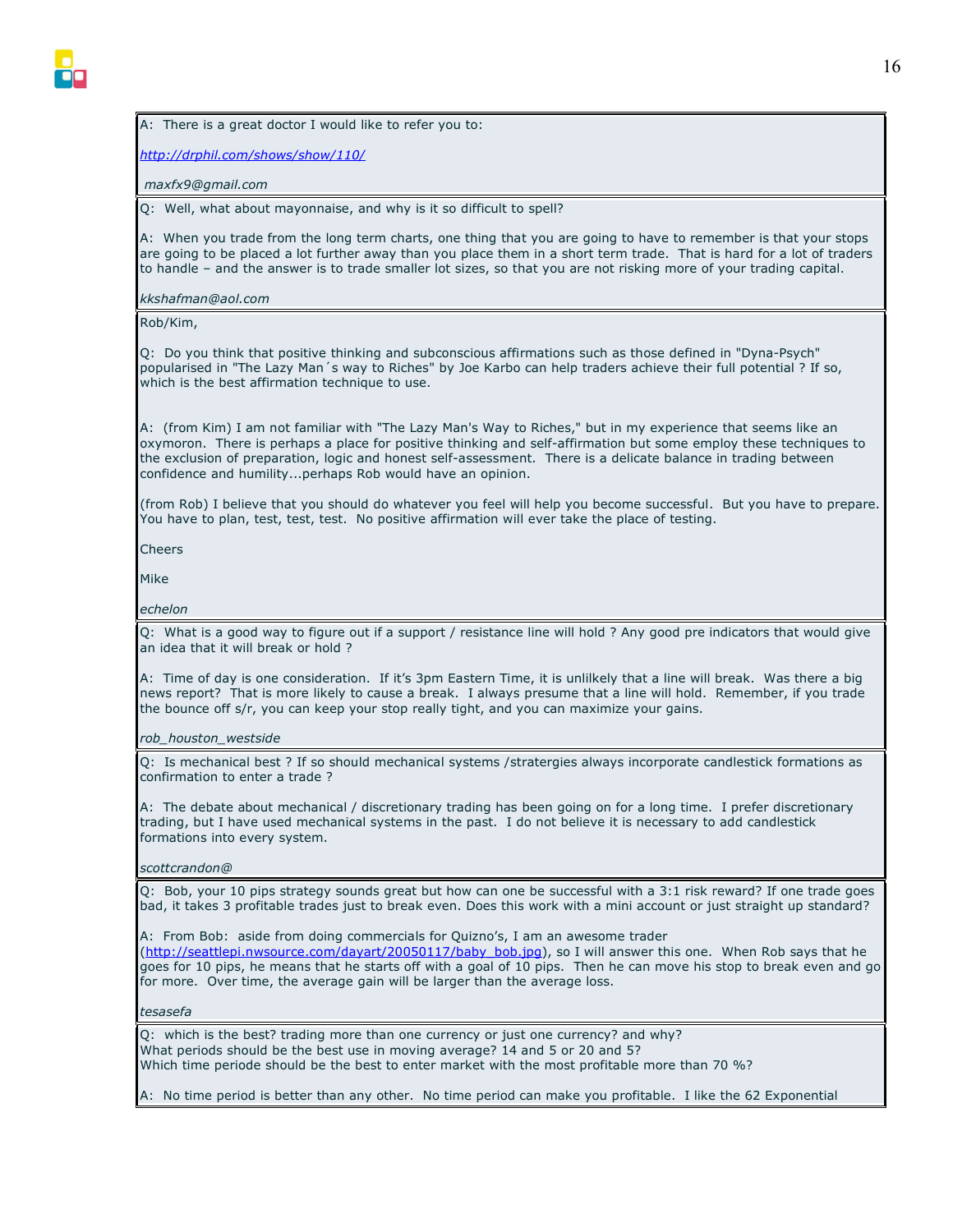

Moving Average more than any other. I love it. I believe it is best for new traders to focus on 1 or 2 currency pairs at most, until they have been trading profitably for at least 2-3 months.

#### *t\_E\_g\_u\_h2003*

Q: Do you determine your entry from Trend Lines or Pivot Lines or etc.?

A: I use trendlines mostly. I also use pivot points on days with major economic news reports.

#### *waltalex*

Q: Regarding money management: Do you consider Fixed Ratio to be superior to Fixed Percentage? If so, by what degree?

A: I like fixed fractional money management. How much you risk per trade should be a function of how successful your trading system is. When you do your testing, you should find out what your average loss, gain is. Your win%. That will help you (almost automatically) come up with an ideal trade size. There is NO ideal trade size for every trader. It is dependent on your testing.

Q: Did you have a mentor when starting out?(i.e How did you learn to trade currencies) I´m assuming at first , you lost money learning to trade the markets ....at what point did you say to yourself I know I will be a great trader and and what enabled you to break through that barrier mentally?? What is the single most important mental factor that contributes to successful trading, if there is a most important?

A: I had a mentor for a very short period of time. I did lose money at first. I only knew I would be successful after I stopped trading live and built and tested my own system for trading. That was how I broke through. You can't break through to be successful without testing. The discipline to test first and trade live later is more important than almost anything else.

Regards

Deric

*dmmayhugh@*

Q: what do you feel is the most important lifestyle aspect of trading outside of a trading plan/strategy?

A: Getting enough sleep. I am a horrible trader when I am tired.

*mhoehn03*

Q: no questions in mind right now, but would really like to join the chat room to observe others questions, which i think will be those things which i would like to know too.

A: Well, you've done it! You're here! Hope you had a good time today.

#### *amarjit\_sekhon*

Q: Wondering if you use pivot points in your analysis? If so, which time frame do you use to determine the pivots? (ie, 5pm EST or 12am EST).

Which indicators do you use most frequently?

A: I use pivot points on days when there is a big news report. I am GMT -5. I answered the question about indicators above.

#### *mike77199*

Q: Having recently discovered that several conditions need to be met in order for a trade to be successful, what would you recommend for a person who has a very limited amount of time in order to gain as significant an advantage as possible when placing a trade?

A: Use long term charts if you don't have a lot of time – that allows the market to set up and move without you having to watch it all the time. Also, you might consider using a platform that has alerts, like Tradestation, so that you can get alarms when the conditions are met.